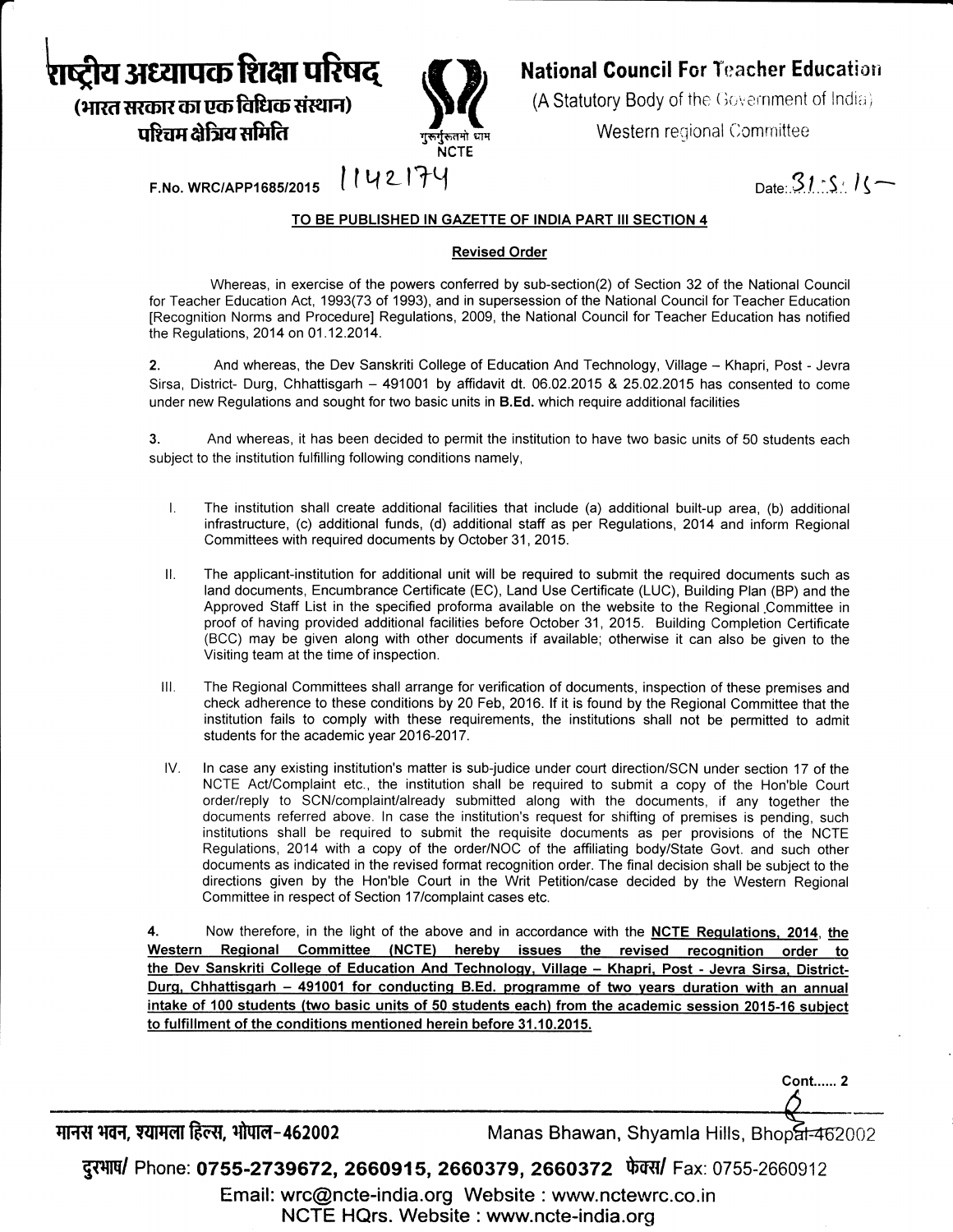5. Further, the recognition is subject to fulfillment of other requirements as may be prescribed by other regulatory bodies like UGC, affiliating University/Body, the State Government etc, as applicable. The affiliating body (University/State Govt.) shall also be required to verify the authenticity of the land & building documents as well as appointment of requisite teaching & non-teaching staff as per provisions of the NCTE Regulations, 2014 by the concerned institution before grant of affiliation to an institution.

G. The institution shall submit to the Regional Committee a Self- Appraisal Report at the end of each academic year along with the statement of annual accounts duly audited by a chartered Accountant.

7. The institutions shall maintain & update its web-site as per provisions of NCTE Regulations and always display following as mandatory disclosure:-

- a) Sanctioned programmes along with annual intake in the institution:<br>b) Name of faculty and staff in full as mentioned in school certificate
- b) Name of faculty and staff in full as mentioned in school certificate along with their qualifications, scale of pay and photograph.
- c) Name of faculty members who left or joined during the last, quarter:
- d) Names of Students admitted during the current session along with qualification, Percentage of marks in the qualifying examination and in the entrance test, if any, date of admission, etc.;
- Fee charged from students; e)
- Available infrastructural facilities; f)
- Facilities added during the last quarter;  $g)$
- Number of books in the library, journals subscribed to and additions, if any, in the last quarter, h)
- The affidavit with enclosure submitted along with application. i)
- The institution shall be free to post additional relevant information. if it so desires. i)
- Any false or incomplete information on website shall render the institution liable for withdrawal of recognition. k)

lf institution contravenes any of the above conditions or the provision of the NCTE Act, Rules, Regulations and orders made and issued there under, the institution will render itself liable to adverse action including withdrawal of recognition by the Regional Committee under the provisions of Section 17(1) of the NCTE Act 1993.

8. Recognition order no. WRC/APP1685/176 $th$ /B.Ed./2013/99034-99041 dated 21.01.2013 be treated as cancelled from the date of issue of this revised order.

By Order,

I (Sunil Shrivastava) Regional Director

The Manager, Government of India Press Department of Publications (Gazette Section) Civil Lines, New Delhi - 110054.

#### Copv to:

- 1. The Principal, Dev Sanskriti College of Education And Technology, Village- Khapri, Post- Jevra
- 2. The secretary, Ved mata Gayatri Shikshan Samiti, Plot no. 47/6, Village/Post- Nehru Nagar, District-Durg, Chhattisgarh- 490006.
- 3. The Registrar, Pt. RavishankarShukla University, Raipur- 492010, Chhattisgarh,
- 4. The Education Secretary, (Higher Education), Government of Chhattisgarh, Mantralaya, Raipur-492001, Chhattisgarh
- 5. The Secretary, Dept. of School Education and Literacy, Ministry of Human Resource Development, Govt. of India, Shastri Bhavan, New Delhi - 110 001.
- 6. The Member Secretary, National Council for Teacher Education, Hans Bhawan, Wing-Il, 1, Bahadurshah Zafar Marg, New Delhi-110 002.
- The Computer Programmer, Computer Section, WRO, (NCTE), Bhopal with a request to include the name of the institution in the recognized list uploaded in WRC website.
	- Office Order file/institution no. APP1585. 8.

 $5nl$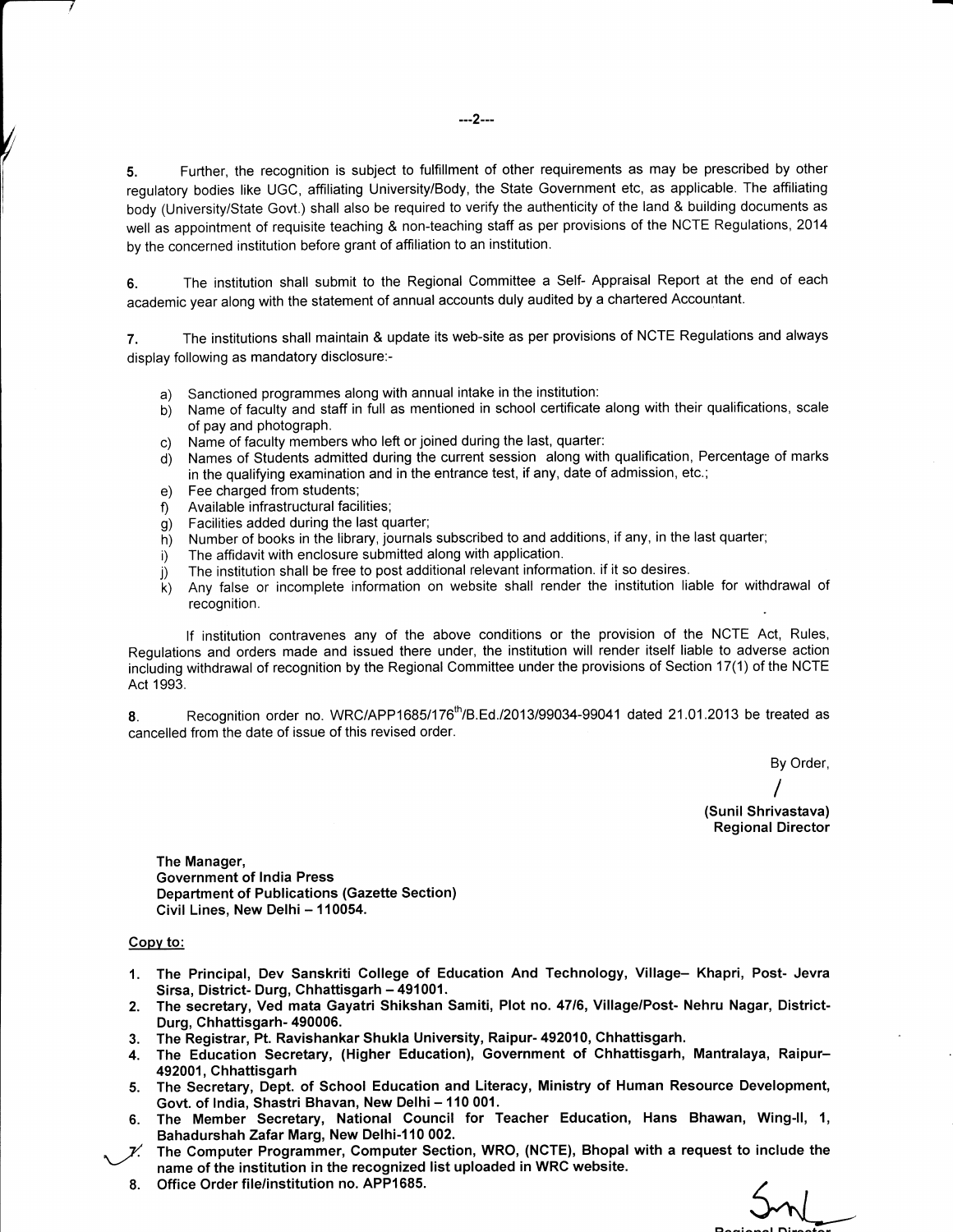राष्ट्रीय अध्यापक शिक्षा परिषद (भारत सरकार का एक विधिक संस्थान) परिचम क्षेत्रिय समिति



**National Council For Teacher Education** 

(A Statutory Body of the Government of India)

Western regional Committee

# TO BE PUBLISHED IN GAZETTE OF INDIA PART III SECTION 4

### F.No.WRC/APP8894/D.El.ED./Addl. Intake/275<sup>th</sup>/CG/2017/ 185662 Date: 5-5-17 **RECOGNITION ORDER**

Whereas, in terms of Section 15(1) of the NCTE Act, 1993, Dev Mata Gayatri Shikshan Samiti, Bhilai, Nehru Nagar (East), Durg, Chhattisgarh - 490006, had submitted on 03.06.2016 the application to the Western Regional Committee of the NCTE for grant of recognition to Dev Sanskriti College of Education & Technology, Khapra, Dhamdha Road, Durg, Chhattisgarh -491001 for D.El.Ed. course.

And whereas, in exercise of the powers conferred by sub-section (2) of Section 32 of the National Council for Teacher Education Act, 1993 (73 of 1993), and in supersession of the National Council for Teacher Education [Recognition Norms and Procedure] Regulations, 2009, the National Council for Teacher Education notified the Regulations, 2014 on 1.12.2014.

And whereas, on scrutiny/perusal of the application submitted by the institution, the documents attached therewith, the affidavit, and the input received from the visiting team in the form of report and videography, recommendation of the State Government, the Committee in its 275<sup>th</sup> meeting held on 01<sup>st</sup>- 02<sup>nd</sup>, May, 2017 is satisfied that the institution/society fulfils the requirements under the provisions of NCTE Act, Rules and relevant Regulations including the Norms and Standards for the D.El.Ed. programme, such as, infrastructural and instructional facilities, library, accommodation, financial resources, laboratory etc. for running the programme and has selected/appointed duly qualified teaching staff as per NCTE norms.

Now, therefore, in exercise of the powers vested under Section 15(3) (a) of the NCTE Act, 1993 and in accordance with the NCTE Regulations, 2014, the Western Regional Committee, (NCTE), hereby grants recognition to Dev Sanskriti College of Education & Technology, Khapra, Dhamdha Road, Durg, Chhattisgarh - 491001 for conducting D.El.Ed. programme of 2 (Two) years duration with an annual intake of 50 students (one additional unit of 50 students) from the academic session 2017-2018.

The institution shall gradually move towards becoming a composite institution as per clause 8(1) of the NCTE Regulations, 2014.

The institution shall comply with various other norms and standards prescribed in the NCTE regulations, as amended from time to time.

The institution shall make admissions only after it obtains affiliation from the examining body in term of clause 8(10) of the NCTE (Recognition Norms & Procedure) Regulations, 2014.

The institution shall ensure that the required number of academic staff for conducting the course is always in position.

The recognition is subject to fulfilment of other requirements as may be prescribed by other regulatory bodies like UGC, affiliating University/Body, State Government etc. as applicable.

The institution shall submit to the Regional Committee a Self- Appraisal Report at the end of each academic year along with annual statement of accounts duly audited by a Chartered Accountant.

मानस भवन, श्यामला हिल्स, भोपाल-462002

Manas Bhawan, Shyamla Hills, Bhopal-462002

Cont.....2

दुरभाष/ Phone: 0755-2739672, 2660915, 2660379, 2660372 फेक्स/ Fax: 0755-2660912

Email: wrc@ncte-india.org Website : www.nctewrc.co.in NCTE HQrs. Website: www.ncte-india.org